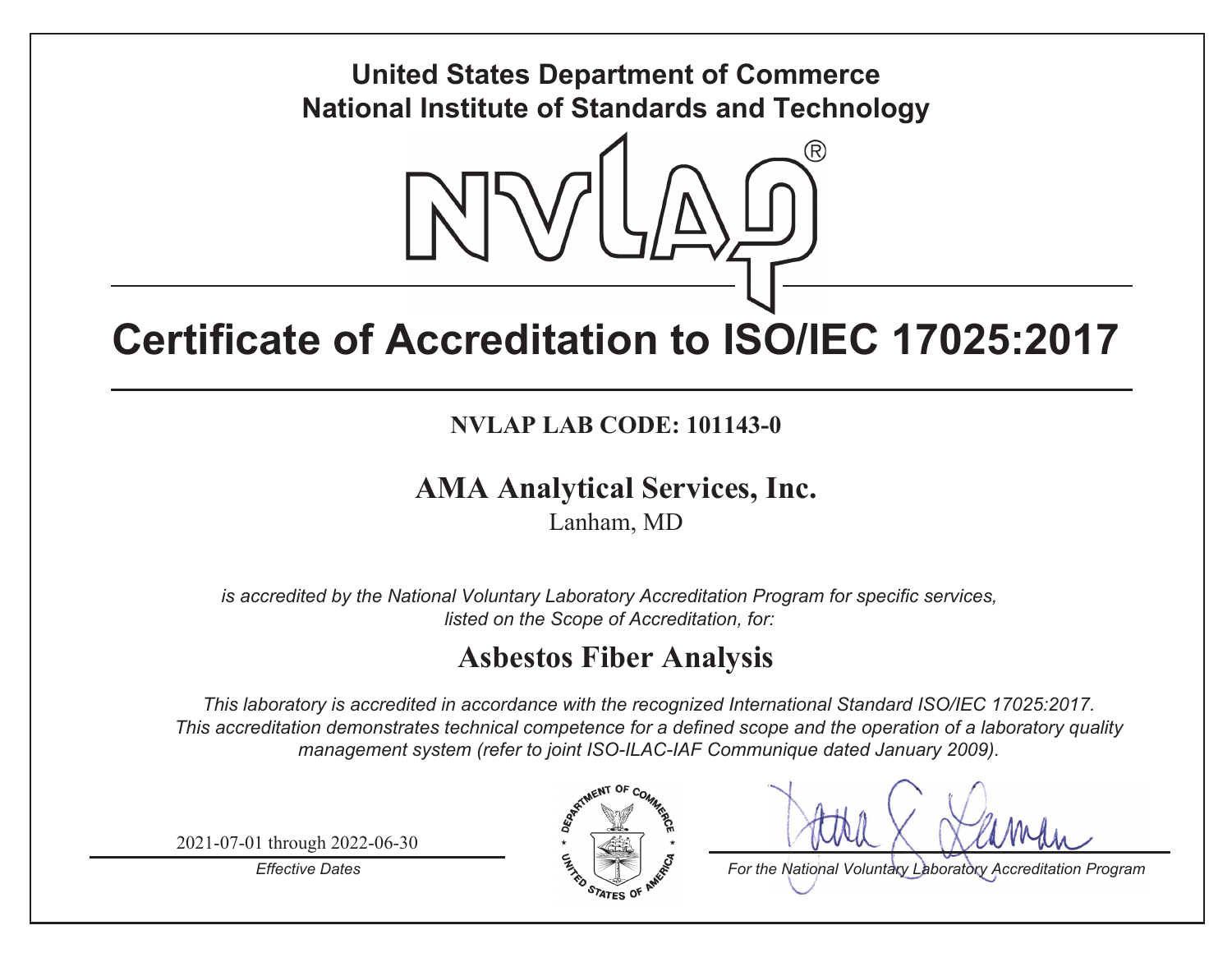**National Voluntary Laboratory Accreditation Program**



### **SCOPE OF ACCREDITATION TO ISO/IEC 17025:2017**

**AMA Analytical Services, Inc.**

4475 Forbes Blvd. Lanham, MD 20706 Mr. Andreas Saldivar Phone: 301-459-2640 Fax: 301-459-2643 Email: andreas@amalab.com http://www.amalab.com

#### **ASBESTOS FIBER ANALYSIS NVLAP LAB CODE 101143-0**

#### **Bulk Asbestos Analysis**

| <b>Code</b> | <b>Description</b>                                                                                                               |
|-------------|----------------------------------------------------------------------------------------------------------------------------------|
| 18/A01      | EPA -- 40 CFR Appendix E to Subpart E of Part 763, Interim Method of the Determination of<br>Asbestos in Bulk Insulation Samples |
| 18/A03      | EPA 600/R-93/116: Method for the Determination of Asbestos in Bulk Building Materials                                            |

#### **Airborne Asbestos Analysis**

#### *Code Description*

18/A02 U.S. EPA's "Interim Transmission Electron Microscopy Analytical Methods-Mandatory and Nonmandatory-and Mandatory Section to Determine Completion of Response Actions" as found in 40 CFR, Part 763, Subpart E, Appendix A.

*For the National Voluntary Laboratory Accreditation Program*